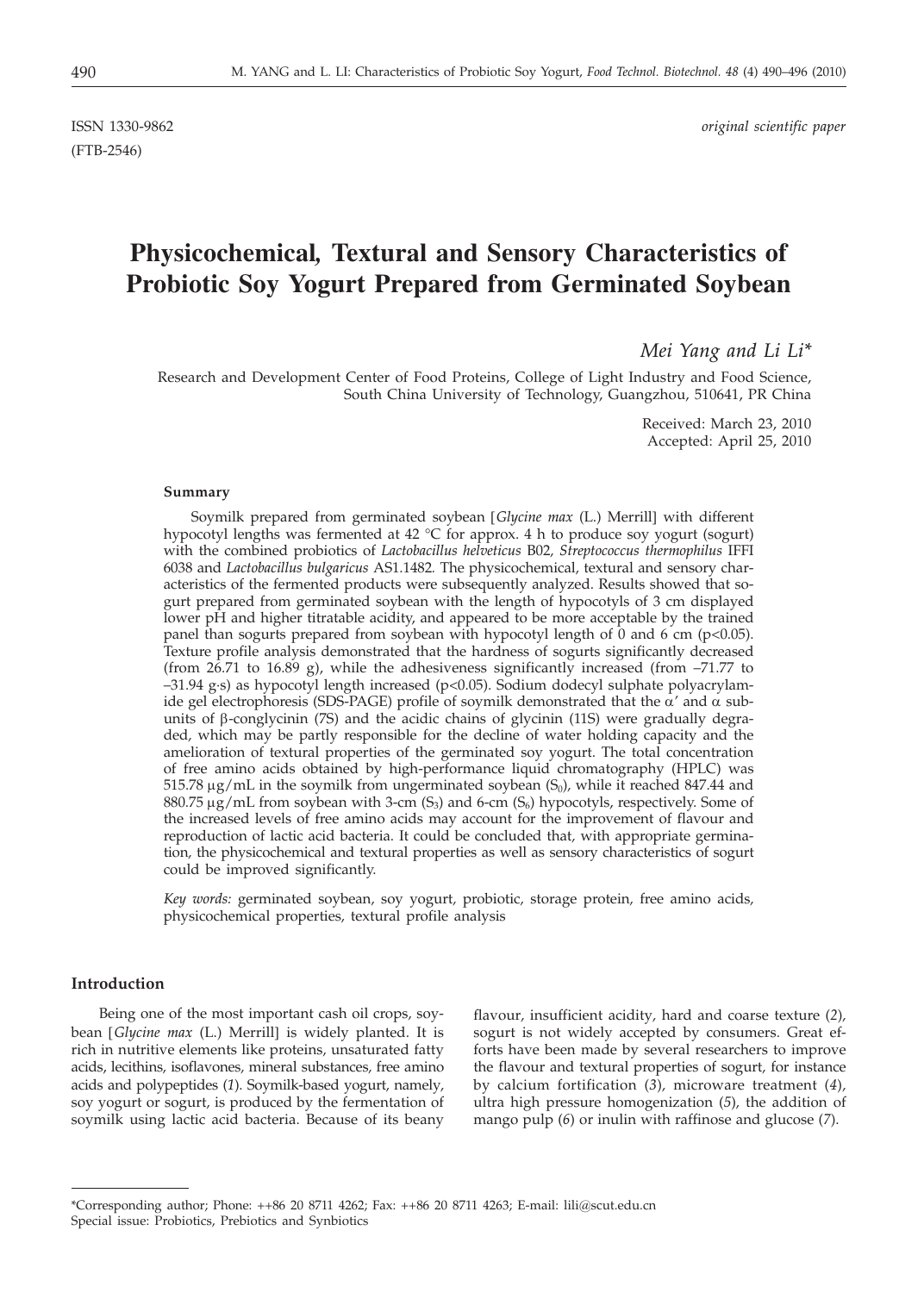Several endogenous endopeptidases (*8–10*) are found to be active in soybean seedling*,* some of which are responsible for the hydrolyzation of soybean storage protein subunits. Consequently*,* the formation of three-dimensional network structure of soybean protein gel may be affected (*11*) and the textural characteristics of the fermented soymilk product could therefore be meliorated. Meanwhile*,* the endogenous aminopeptidase (*12*) and carboxypeptidases (*13*) that catalyze the removal of amino acids from the amino or carboxylic terminal of a polypeptide chain are also found in germinated soybean. During soymilk fermentation*,* the cleaved free amino acids could accelerate the reproduction of probiotics and be changed into aroma compounds that improve the flavour of sogurt.

Probiotics are live microorganisms which can exert health benefits on the host when the administered amount reaches a considerable level. The health-enhancing effects of probiotic-fermented soy foods like hypocholesterolemia*,* antihypertension*,* improvement of immunity*,* alleviation of lactose intolerance*,* reduction of ovarian cancer and cardiovascular disease risks (*14,15*) have been well studied. Recently*, Lactobacillus helveticus,* a lactic acid producing rod-shaped bacterium*,* has been reported to be able to modulate the production of interleukin-8 by human intestinal epithelial cells (IEC) *in vitro* (*15*) and convert free amino acids into volatile aroma compounds (mostly benzaldehyde*,* dimethyl disulphide and 2-methyl propanol) (*16*).

There are a few researches on sogurts produced by the fermentation of germinated soybean extract*,* which were found to contain reduced levels of flatulence-causing oligosaccharides*,* and were enriched with soy phytoalexins, active isoflavone (17) and γ-aminobutyric acid (18). Nevertheless*,* no research on the textural properties of sogurt containing probiotics prepared from germinated soybean extract has been conducted yet. The aim of the present study is to evaluate the germination effect on the characteristics of soymilk and sogurt.

#### **Materials and Methods**

## *Materials*

Soybeans [*Glycine max* (L.) Merrill] were purchased from the local supermarket (Guangzhou*,* PR China). Skimmed milk powder*,* with protein content of *z*=32.7 %*,* was purchased from Fonterra Co*,* Ltd. (Tauranga*,* New Zealand). The other reagents were analytically pure.

#### *Microorganisms and media*

*Lactobacillus bulgaricus* AS1.1482 and *Streptococcus thermophilus* IFFI 6038 were purchased from Microbiological Culture Collection Center (Guangdong*,* PR China). *Lactobacillus helveticus* B02 was obtained from Chr. Hansen Co*,* Ltd. (Tianjin*,* PR China). Stock cultures were incubated in an ordinary incubator at 37 °C for 24 h in MRS broth medium (sterilized in an autoclave at 121 °C for 20 min) and then kept at  $4 °C$  until further use. The subcultures were obtained by inoculating stock cultures (*y*=5 %) into reconstituted skimmed milk (RSM) (*z*=12 %)

and incubating at 37 °C for 10–14 h. The RSM was sterilized in an autoclave at 115 °C for 10 min.

## *Preparation of soymilk*

Soybean germination test was carried out according to an earlier research by Feng *et al.* (*17*) with some modifications. The selected soybean seeds were surface-sterilized with 75 % ethanol for 1 min and then rinsed six times to wash away the ethanol. The surface-sterilized seeds were then soaked in sterile double distilled water at a ratio of 1:4  $(m/V)$  for 14 h at 25 °C. The soaked beans were placed on a sterilized double-layer container  $(27\times34$  cm) lined with 4 sterile cheesecloths moistened with 300 mL of sterile double distilled water*,* and covered with 2 sterile cheesecloths with the same treatment. Then the beans were germinated in an incubator at 80 % relative humidity for  $3-4$  days at  $25$  °C in the dark until the length of hypocotyls reached 0.5*,* 1*,* 2*,* 3*,* 4*,* 5*,* 6 and 7 cm. After the seed coats were discarded*,* soybeans were homogenized with double distilled water at a ratio of 1:10 (*m/V*) for 3 min at 85 °C using a HR2004 blender (Philips*,* Guangzhou*,* PR China). The resulting slurries were filtered through a 180-mesh filter to yield soymilk. For the purposes of this work*,* the soymilk prepared from the soaked beans without germination was labelled  $S<sub>0</sub>$ , while the other two samples that were used (soymilk from the soybeans with 3- and 6-cm hypocotyls) were labeled  $S_3$  and  $S_6$ , respectively.

## *Protein content, free amino acid (FAA) and SDS-PAGE determination of soymilk*

Protein content of soymilk was analyzed by Kjeldahl method (*19*). Free amino acid (FAA) evaluation was carried out by using HPLC analysis. The soymilk was centrifuged (10 000´*g,* 15 min*,* 4 °C; Hitachi CR 22G*,* Tokyo, Japan) and then the supernatant was filtered through 0.45-µm filter membrane. HPLC analysis was carried out with a Waters HPLC system fitted with a Pico·Tag® column (Waters Corp.*,* Milford*,* MA*,* USA). For the analysis of FAAs*,* the mobile phase constituted of 20 mM CH3COONa buffer (pH=7.2)*,* triethylamine (*y*=0.018 %) and tetrahydrofuran (*y*=0.3 %) (solvent A)*,* and mixed solvent of 20 mM  $CH<sub>3</sub>COONa$  buffer (pH= 7.2)*,* acetonitrile and methanol with a ratio of *y*=1:2:2 (solvent B). The quantitative data for FAAs were obtained by comparison to known standards.

The changes of subunits of soybean protein during germination were determined by using SDS–PAGE according to a modified method of Laemmli (*20*) using 12.5 % separating gel and 3 % stacking gel. The gel was stained with 0.1 % (*m/V*) Coomassie Brilliant Blue R-250 in methanol ( $\psi$ =45 %) and acetic acid ( $\psi$ =10 %), and destained overnight in a solution containing methanol  $(\psi=30\%)$ and acetic acid ( $\psi$ =45 %). The protein fractions were identified by using recombinant molecular mass standard mixture (TaKaRa Biotechnology Co*,* Ltd, Dalian*,* PR China).

## *Reconstituted skimmed milk yogurt (RSMY) and soy yogurt preparation*

The soymilk was mixed with reconstituted skimmed milk  $(\zeta=12 \%)$  at a ratio of 7:3 (by volume). Both the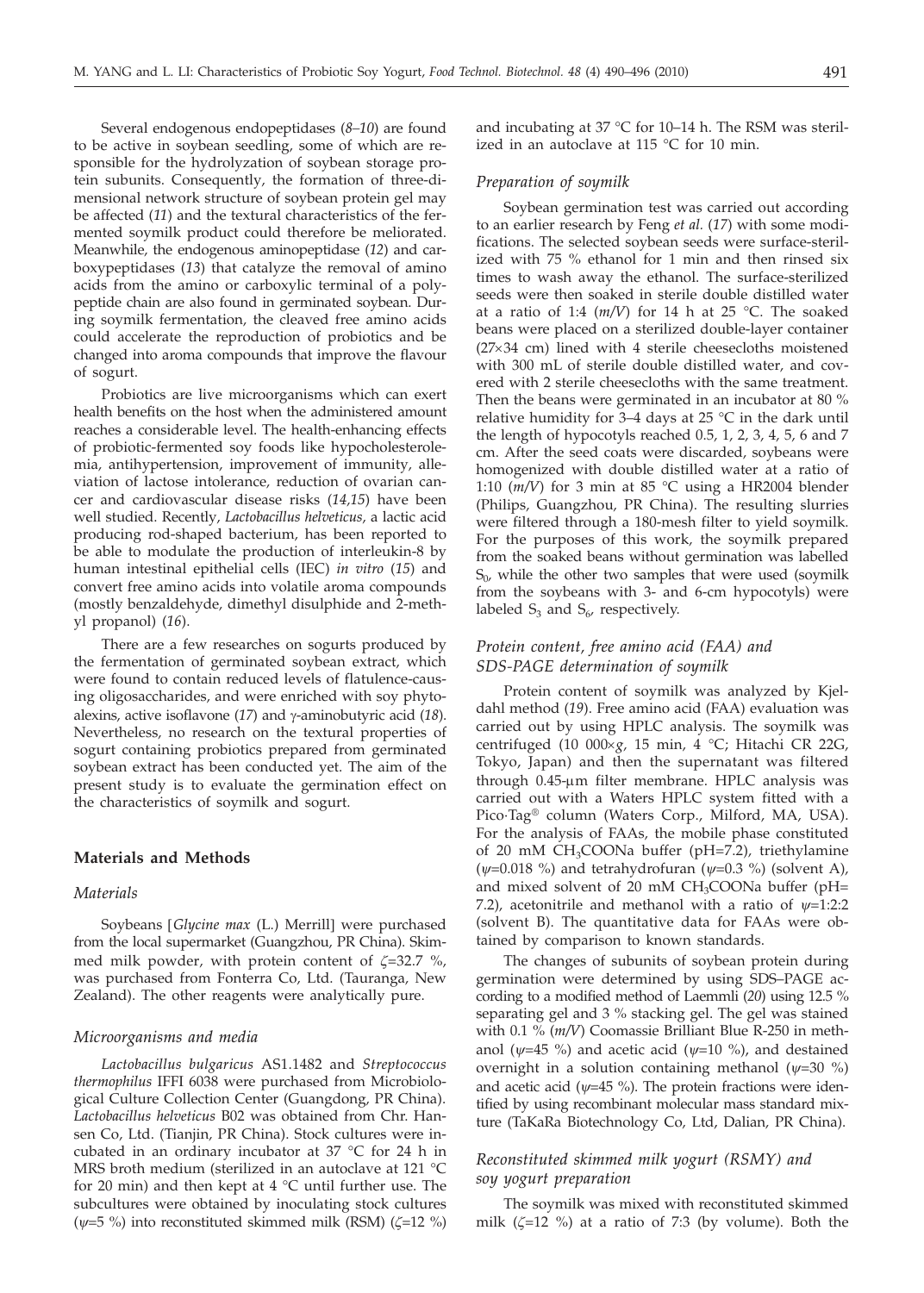RSM and the soymilk mixed with RSM were supplemented with 8 % (*m/V*) sucrose and then sterilized at 100 °C for 20 min. After being cooled to 42 °C*,* all of the sterilized media were inoculated with the 5 % mixed starter culture of *Lactobacillus bulgaricus* AS1.1482*, Streptococcus thermophilus* IFFI 6038 and *Lactobacillus helveticus* B02*,* at a volume ratio of *y*=1.5:1.5:2*,* and incubated at 42 °C for approx. 4 h. Both the RSMY and soy yogurt were removed from the incubator and refrigerated at 4 °C for further analysis.

# *Acidity, water holding capacity (WHC) and colour measurement of RSMY and soy yogurt*

The pH of the samples was measured by using a pH meter (S20*,* Mettler*,* Küsnacht, Switzerland). The percentage of lactic acid was used as a representative of titratable acidity according to the formula:

*w*(lactic acid)/%=[(volume of 0.1 M NaOH)
$$
\times
$$
(normality of NaOH) $\times$ 9]/sample mass titrated in g <sup>1</sup>

Samples were titrated with 0.1 M sodium hydroxide until the final pH of the solution was 8.3. The amount of titrant was then calculated to determine the acidity of the sample (*21*).

WHC of the samples was determined by a method reported earlier (*22*) with slight modifications. Inoculated soymilk-RSM solution and RSM (20 g) were incubated in polypropylene centrifuge tubes (radius 32 mm*,* height 115 mm) at 42 °C until the end of fermentation. After 24 h of cold storage at 4 °C*,* the stored samples were centrifuged (500´*g,* 10 min*,* 20 °C; Hitachi CR 22G*,* Tokyo*,* Japan) and the expelled whey was weighed. The following formula was used to calculate WHC:

$$
w(WHC)/\%=(1-m_1/m_2)\times 100
$$
 /2/

where  $m_1$  is the mass of whey after centrifugation and  $m<sub>2</sub>$  is the mass of RSMY or soy yogurt.

Colour attributes of the samples were determined with a chroma meter CR-400/410 (Minolta*,* Tokyo*,* Japan)*,* which gave L\* *,* a\* and b\* values directly. Total colour difference was calculated by the formula:

> $\Delta E^{\dagger}$ ab=[ $(\Delta L^{\dagger})^2 + (\Delta a^{\dagger})^2 + (\Delta b^{\dagger})^2$ ]  $/3/$

while the RSMY was used as reference.

#### Table 1. Changes of some physicochemical properties in RSMY and soy yogurt

## Sample pH *w*(TA)/% *w*(WHC)/% Colour  $L^*$  a<sup>\*</sup> b<sup>\*</sup>  $\Delta E^*$  $\Delta E^*$ ab  $RSMY$   $(4.13\pm0.01)^c$   $(0.86\pm0.00)^c$   $(85.07\pm0.01)^a$   $(77.42\pm0.15)^c$   $(-4.21\pm0.06)^a$   $(9.60\pm0.03)^c$  $S_0$  yogurt  $(3.94\pm0.01)^b$   $(0.76\pm0.01)^a$   $(92.35\pm0.02)^c$   $(77.92\pm0.37)^d$   $(-3.67\pm0.03)^b$   $(9.07\pm0.03)^a$  0.86  $S_3$  yogurt  $(3.90\pm0.02)^a$   $(0.80\pm0.01)^b$   $(90.31\pm0.03)^{bc}$   $(76.16\pm0.03)^b$   $(-3.07\pm0.02)^c$   $(9.32\pm0.02)^b$  1.71  $S_6$  yogurt  $(3.92\pm0.01)^{ab}$   $(0.76\pm0.01)^a$   $(87.54\pm0.01)^{ab}$   $(75.06\pm0.21)^a$   $(-3.12\pm0.02)^c$   $(9.63\pm0.03)^c$  2.60

Values are mean±S.D., *<sup>N</sup>*=3; mean values in the same column with different letters in the superscript are significantly different (p<0.05); RSMY=reconstituted skimmed milk yogurt; S0*,* S3 and S6 indicate the length of soybean hypocotyls; TA=titratable acidity; WHC=water holding capacity; L<sup>\*</sup> value represents lightness and darkness with a range from black (0) to white (100), a\*value represents the green-red spectrum with a range from green (-100) to red (+100), while b<sup>\*</sup> value represents blue-yellow spectrum with a range from blue (-100) to yellow (+100). Total colour difference ΔE\*ab was determined for different sogurts by using the control<br>RSMY as the reference RSMY as the reference

## *Texture profile analysis of RSMY and soy yogurt*

Texture profile analysis (TPA) test was performed by using a TA XT2 texture analyzer (Stable Micro Systems Ltd, Godalming, Surrey, UK). An SMS P/0.5 probe was used to measure the TPA of the samples at room temperature, which was done in 3 repetitions. During the pretest*,* compression and relaxation of a sample*,* the speed of the probe was 1.0 mm/s*,* while the speed of obtaining the data was 200 pps. The thickness of samples was set at 5 cm and 30  $\%$  of the original depth was compressed during the first stage.

#### *Sensory evaluation*

Sensory properties of samples were evaluated by a trained panel consisting of 8 assessors at a mean age of 25±3. RSMY and different kinds of soy yogurt samples were served at 7 to 10 °C in plastic cups and coded with three-digit numbers. Order of presentation of the samples was randomized. A test form comprising four sensory attributes*,* namely*,* appearance*,* flavour*,* texture and overall acceptability*,* was given to each assessor. A standard 9-point scale was used for evaluation of sensory characteristics of samples*,* in which 1 was equal to the worst and 9 was equal to the best.

#### *Statistical analysis*

Data were expressed as mean±standard deviation (SD) from three independent parallel experiments. The analysis of variance was performed by ANOVA and significant differences among the means of samples were analyzed by Duncan's test with a 95 % confidence level.

#### **Results and Discussions**

## *Acidity, water holding capacity and colour analysis of RSMY and soy yogurt*

Results presented in Table 1 demonstrate the positive effect of germination on some physicochemical characteristics of sogurt. With the fermentation of probiotic soymilk for approx. 4 h at 42 °C*,* all of the samples had a pH value below 4.2 accompanied with titratable acidity over 0.75 %*.* In comparison with RSMY*,* an appreciable decrease in pH was noted in sogurt after the fermentation of probiotics. The pH value of  $S_3$  yogurt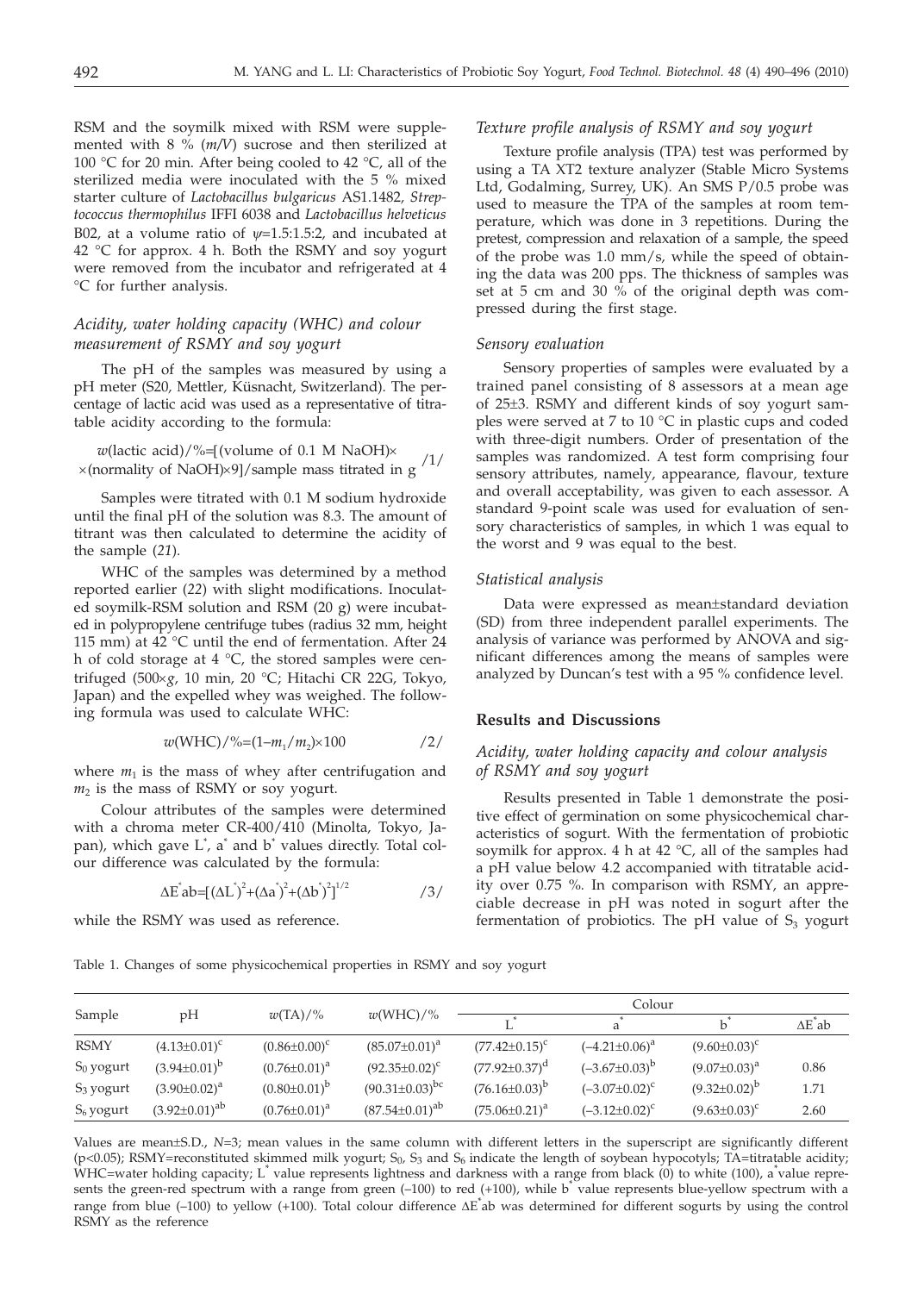produced in the present study was 3.90*,* which is slightly lower than of the ungerminated soybean yogurt (3.94). The highest titratable acidity (0.80 % lactic acid) was also observed in  $S_3$  yogurt, while a lower titratable acidity of about 0.76 % was obtained in both  $S_0$  and  $S_6$  yogurt. Previous studies have shown that fermentation of soymilk with probiotics incubated at 40–45 °C for a few hours decreases the pH value to 3.9–4.3 (*23*) and increases total titratable acidity for 0.64–0.97 % (*7,24*)*.* All of the samples produced in the present study were in accordance with the previous researches.

WHC of a protein gel is an important parameter in yogurt manufacturing. After 24 h of refrigeration*,* the  $w(WHC)$  of S<sub>0</sub> yogurt was (92.35 $\pm$ 0.02) and of S<sub>3</sub> yogurt was (90.31±0.03), and was found to be slightly higher than that of RSMY, which was  $(85.07\pm0.01)$  % and of S<sub>6</sub> yogurt, which was (87.54±0.01) % (Table 1). Lower WHC or whey separation is partly due to the unstable gel network of yogurts (*7*)*,* in which the weak colloidal linkage of protein micelles cannot entrap water within its three- -dimensional network.

Colour measurement shows the slight difference of colour between different kinds of sogurts. With the growth of soybean sprouts*,* L\* values of sogurts decreased while a\* and b\* values increased*,* demonstrating that sogurts made from germinated soybeans were darker*,* more greenish and yellowish. In comparison with RSMY*,* total colour differences of sogurts were increased with the process of germination (Table 1).

## *Texture profile analysis of RSMY and SY*

Texture profile analysis imitates the conditions in the mouth by compressing a product twice (*25,26*). Results in Table 2 demonstrate that*,* except for the cohesiveness*,* germination significantly improved the textural characteristic of sogurts*,* furthermore*,* the positive effect increased with the course of germination*.* Hence*,* all of the textural properties of  $S_6$  yogurt were similar to those of the control RSMY.

As a critical parameter for evaluation of textural characteristics of food*,* hardness is used to estimate the maximum force of the first compression. The highest hardness was measured in S<sub>0</sub> yogurt (26.71±1.35) g, while the lowest one was observed in RSMY and  $S_6$  yogurt (approx. 16 g). Textural and rheological properties of coagulated yogurt products are*,* to a great extent*,* determined by their internal structure. It is generally accepted that soybean glycinin is a hexamer consisting of five kinds of subunits*,* each subunit containing acidic and basic chains linked by a disulphide bond (*27*)*.* Consequently*,* the tight and rigid molecular structure finally results in a firm and brittle protein gel*.* The microstructure of RSMY consists of a three-dimensional network of casein particles*,* containing spherical molecules of different sizes*,* some of which can barely form a chain structure (*28*). As a result*,* loose network architecture with low hardness was formed (Table 2).

Cohesiveness of sogurts maintained the same level during soybean seedling growth*,* indicating that germination did not diminish the strength of internal bonds of all samples. With the unchanged levels of cohesiveness*,* multiplication of hardness and cohesiveness*,* namely gumminess*,* also decreased. Adhesiveness is commonly calculated as the field surface of a negative peak. After germination*,* the values of adhesiveness increased approx. by 31.93  $(S_3 \text{ yogurt})$  and 55.49 %  $(S_6 \text{ yogurt})$ , demonstrating that more force was needed to remove the material adhered to the mouth during eating sogurts produced from germinated soybean. The springiness of  $S_6$  yogurt (0.99 $\pm$ 0.01) was slightly higher than of the others*,* indicating that it returned more easily to its original shape after the deforming force was removed.

#### *Sensory evaluation of RSMY and soy yogurt*

Sensory evaluation of RSMY and soy yogurt is presented in Table 3. Compared to  $S_0$  yogurt, the sensory characteristics of soy yogurt obtained from 3-cm long hypocotyls markedly improved. Nevertheless*,* the appearance*,* flavour and overall acceptability were negatively affected by the subsequent growth of hypocotyls. The lowest appearance score was obtained in  $S_6$  yogurt, where dark yellow colour*,* surface cracks and whey separation were observed. With slightly lower whey separation*,* the RSMY also got a low score in appearance. Off-flavours*,* beany*,* grassy and the lack of characteristic flavour have been described as the main flavour problems in soy yogurts (*2*). After the fermentation of RSM and soymilk with RSM*,* both the RSMY and soy yogurt had a strong characteristic dairy and soy aroma. However*,* a slightly beany flavour remained in  $S_0$  yogurt and an obvious soybean sprout and astringent flavour appeared in the  $S_6$  one, which reduced the flavour scores of these soy yogurts remarkably. The higher flavour score in  $S_3$  yogurt may be attributed to the lowest beany flavour after germination. Due to the relatively high gel hardness and grainy sensation,  $S_0$  yogurt got the lowest texture score. On the whole*,* having the highest overall acceptability score of  $7.44\pm0.91$  on a nine-point scale, the  $S_3$  yogurt appeared to be more acceptable to the trained assessors than others*.* It can be concluded that*,* with appropriate germination*,*

Table 2. Texture profile analysis of RSMY and soy yogurt

| Sample       | Hardness/ $g$        | Adhesiveness/ $(g \cdot s)$ | Springiness         | Cohesiveness        | Gumminess            |
|--------------|----------------------|-----------------------------|---------------------|---------------------|----------------------|
| RSMY         | $(16.03 \pm 0.51)^a$ | $(-31.14 \pm 5.21)^c$       | $(0.98\pm0.01)^b$   | $(0.46 \pm 0.01)^a$ | $(7.38 \pm 0.01)^a$  |
| $S_0$ yogurt | $(26.71 \pm 1.35)^c$ | $(-71.77 \pm 10.53)^{a}$    | $(0.95 \pm 0.00)^a$ | $(0.45 \pm 0.02)^a$ | $(12.15 \pm 0.86)^c$ |
| $S_3$ yogurt | $(21.33\pm0.19)^b$   | $(-48.86 \pm 4.84)^b$       | $(0.96 \pm 0.01)^a$ | $(0.44 \pm 0.02)^a$ | $(9.36\pm0.39)^b$    |
| $S_6$ yogurt | $(16.89 \pm 0.48)^a$ | $(-31.94 \pm 2.04)^c$       | $(0.99 \pm 0.01)^b$ | $(0.45 \pm 0.01)^a$ | $(7.59 \pm 0.40)^a$  |
|              |                      |                             |                     |                     |                      |

Values are mean±S.D., N=3; mean values in the same column with different letters in the superscript are significantly different (p<0.05); RSMY=reconstituted skimmed milk yogurt; S<sub>0</sub>, S<sub>3</sub> and S<sub>6</sub> indicate the length of soybean hypocotyls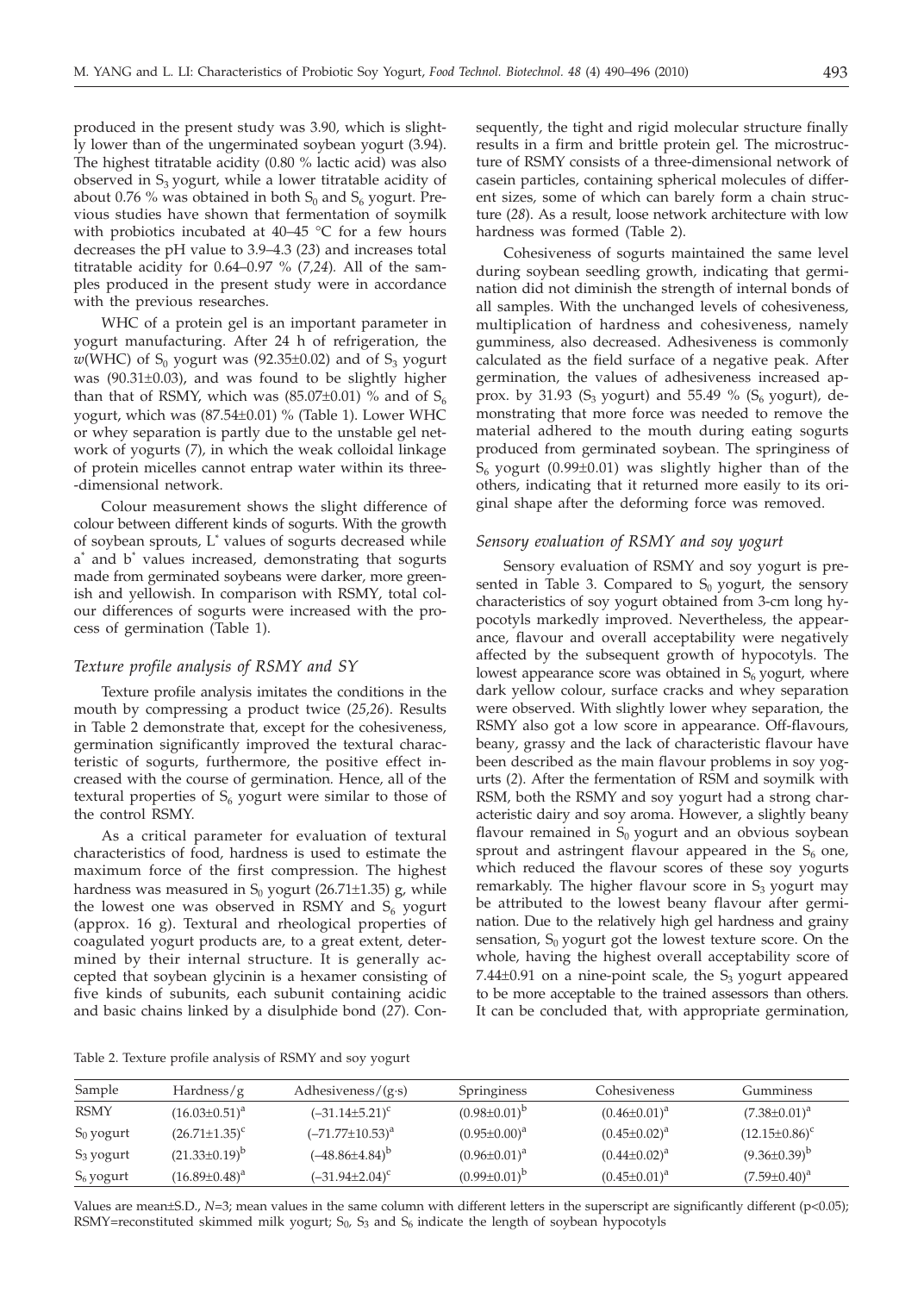Table 3. Sensory evaluation of RSMY and soy yogurt

| Sample      | Appearance                                | Flavour                                               | Texture                                | Overall<br>acceptability |
|-------------|-------------------------------------------|-------------------------------------------------------|----------------------------------------|--------------------------|
| <b>RSMY</b> |                                           | $(5.93\pm0.60)^b$ $(7.64\pm0.34)^d$ $(7.73\pm0.53)^c$ |                                        | $(7.25 \pm 0.44)^c$      |
|             | S <sub>0</sub> yogurt $(6.74 \pm 0.53)^c$ | $(5.41\pm0.90)^b$                                     | $(5.86 \pm 0.60)^a$                    | $(5.89 \pm 0.67)^b$      |
|             | S <sub>3</sub> yogurt $(6.78 \pm 0.45)^c$ | $(6.73 \pm 0.48)^c$                                   | $(6.96\pm0.60)^b$                      | $(6.94 \pm 0.56)^c$      |
|             | $S_6$ yogurt $(4.74\pm0.51)^a$            |                                                       | $(4.23\pm0.86)^a$ $(7.10\pm0.71)^{bc}$ | $(4.54\pm0.92)^a$        |
|             |                                           |                                                       |                                        |                          |

Values are mean±S.D., *<sup>N</sup>*=3; mean values in the same column with different letters in the superscript are significantly different (p<0.05); RSMY=reconstituted skimmed milk yogurt; S<sub>0</sub>, S<sub>3</sub> and  $S_6$  indicate the length of soybean hypocotyls

the sensory characteristics of sogurt could be markedly improved.

## *Free amino acid determination*

The changes in the levels of free amino acids during soybean germination were measured by HPLC analysis. As shown in Table 4*,* arginine was the most abundant acid in both ungerminated and germinated soybean extracts. During the process of germination*,* the total contents of FAA in soymilk were increased from 515.78 up to 847.44  $\mu$ g/mL (S<sub>3</sub> yogurt) and 880.75  $\mu$ g/mL (S<sub>6</sub> yogurt)*.* Meanwhile*,* alanine was approx. 13.7 to 15.1 times higher than the initial content and the contents of some essential amino acids (His*,* Thr*,* Val*,* Ile*,* Leu*,* Phe*,* Lys) were also shown to be increased. The increased levels of free amino acids were mainly released due to the hydrolysis of polypeptide chains of storage proteins by exopeptidases (*12,13*) after the imbibition of soybean seeds. Since the catabolism of amino acids (such as Arg*,* Thr and His) by lactic acid bacteria is fully understood (*29*)*,* the combined probiotic starters are therefore capable of metabolizing the increased levels of Thr*,* His or other amino acids and producing more dissolved hydrogen ions as well as enough organic acids in the germi-

Table 4. Changes in the concentrations of free amino acids during the germination of soybean

| Amino<br>acid | $\gamma(S_0)/(\mu g/mL)$ | $\gamma(S_3)/(\mu g/mL)$ | $\gamma(S_6)/(\mu g/mL)$ |
|---------------|--------------------------|--------------------------|--------------------------|
| Asp           | 13.50                    | 72.59                    | 70.35                    |
| Glu           | 51.28                    | 24.66                    | 14.03                    |
| Ser           | 11.05                    | 61.69                    | 64.40                    |
| Gly           | 9.30                     | 15.60                    | 18.27                    |
| His           | 17.22                    | 54.06                    | 76.96                    |
| Arg           | 247.49                   | 246.36                   | 228.12                   |
| Thr           | 43.42                    | 124.90                   | 146.18                   |
| Ala           | 3.69                     | 55.65                    | 50.84                    |
| Pro           | 11.93                    | 27.56                    | 36.42                    |
| Tyr           | 30.97                    | 27.95                    | 26.55                    |
| Val           | 11.58                    | 25.40                    | 29.17                    |
| Met           | 16.83                    | 10.13                    | 9.96                     |
| Cys           | 0.26                     | 0.19                     | 0.23                     |
| <b>Ile</b>    | 6.85                     | 15.06                    | 15.08                    |
| Leu           | 8.48                     | 16.90                    | 16.77                    |
| Trp           | 13.40                    | 10.41                    | 9.12                     |
| Phe           | 6.60                     | 19.64                    | 22.41                    |
| Lys           | 11.91                    | 38.68                    | 45.90                    |
| Total         | 515.78                   | 847.44                   | 880.75                   |

Free amino acids were analyzed by HPLC as described in Materials and Methods;  $S_0$ ,  $S_3$  and  $S_6$  indicate the length of soybean hypocotyls

nated soybean extract (Table 1). The flavour of germinated soybean yogurts is also improved as more volatile aroma compounds are converted (*16*).

#### *SDS-PAGE analysis*

Changes of storage protein subunits during soybean germination are shown in Fig. 1. The  $\alpha'$  and  $\alpha$  subunits of  $\beta$ -conglycinin (7S) and the acidic chains of glycinin



**Fig. 1.** SDS-PAGE gel electrophoresis of soymilk prepared from soybean with hypocotyls of different length. From left to right the lanes contain samples of soymilk as the hypocotyls grew from 0 up to 0.5*,* 1*,* 2*,* 3*,* 4*,* 5*,* 6 and 7 cm*,* respectively. The protein fractions were identified by using recombinant standard mixtures with different molecular masses (line M). LOX=lipoxygenase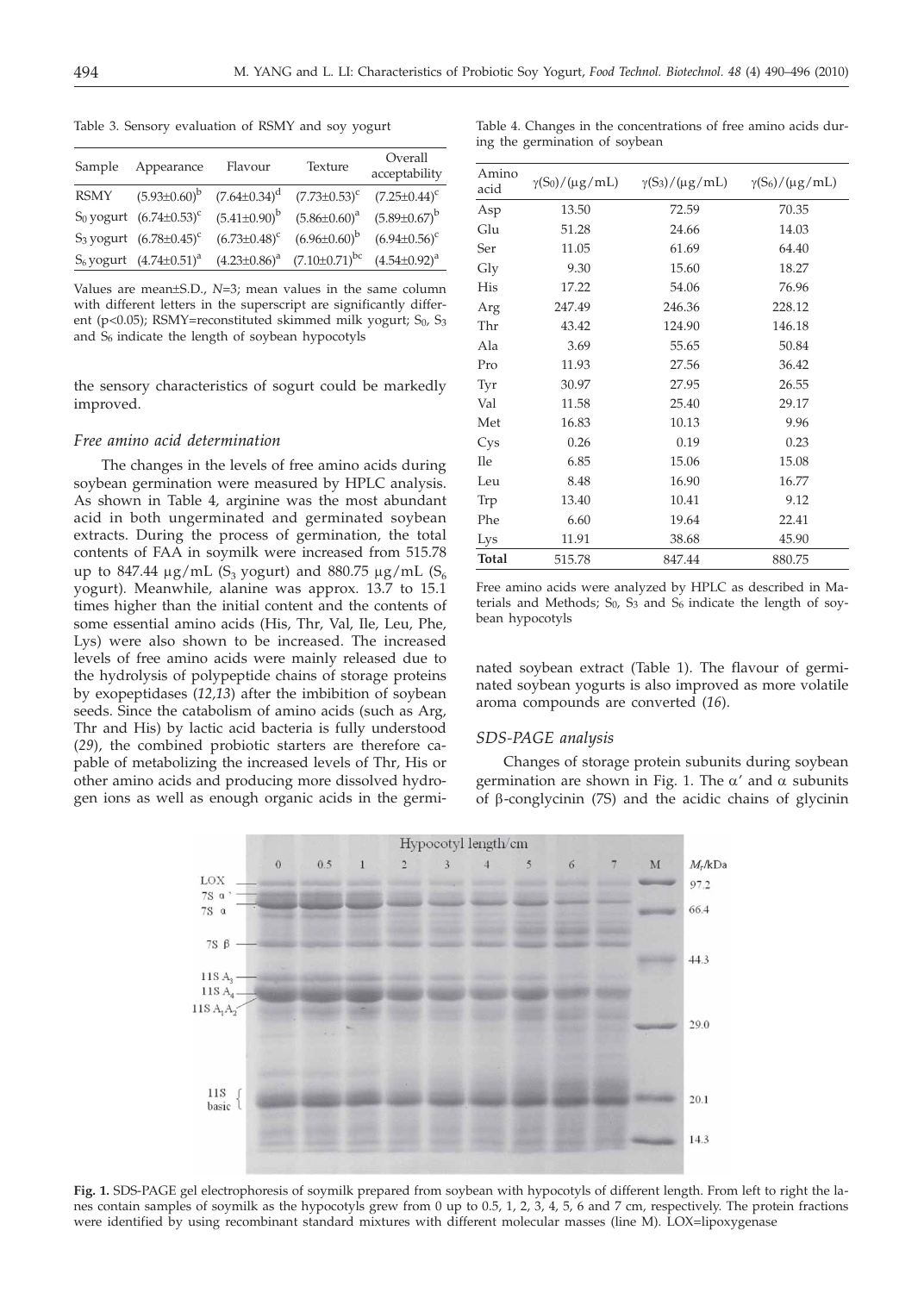(11S) were preferentially metabolized right after the soybean imbibition. This finding is in accordance with the studies of Sathe *et al.* (*30*) and Wilson *et al.* (*31*). Of the three subunits of  $\beta$ -conglycinin, the larger  $\alpha'$  and  $\alpha$  subunits were rapidly degraded*,* generating new b-conglycinin cross-reactive polypeptides of approx. 50.0 kDa molecular mass as soybean hypocotyls reached 2–3 cm. It has been reported that several proteases like protease C1 (*8*)*,* a novel serine protease (*9*) and a cysteine endopeptidase D3 (*10*) are responsible for the initial degradation of the  $\alpha'$  and  $\alpha$  subunits of  $\beta$ -conglycinin. As the hypocotyls grew up to 5 cm*,* protein bands with molecular mass between 25.0 and 35.0 kDa appeared in the gel, indicating that the acidic chains  $A_3$ ,  $A_4$ ,  $A_2$  and  $A_1$  of glycinin were rapidly hydrolyzed to a smaller molecular mass form. This may be attributed to the protease G1*,* which is found to catalyze a limited specific proteolysis of acidic polypeptides of glycinin (*31*). No observable decrease in the basic chains of glycinin was shown in this gel profile.

Recently*,* researchers have reported that gels made from soybean glycinin are harder than the  $\beta$ -conglycinin one (*32*). As germination continued*,* the molecular structure of soybean storage protein was more loose since the acidic chains of glycinin (11S) degraded gradually. After that the cross-linking of soybean protein three-dimensional network decreased, and softer, less hard  $S_3$  and  $S_6$ yogurt gels were formed (Table 2). Nevertheless*,* as hypocotyls grew to 6 cm*,* the relatively over-degraded subunits of soybean storage protein caused larger weakening of colloidal linkage of soy protein micelles and the formation of an unstable network with lower water holding capacity (Table 1).

Lipoxygenase (LOX) is responsible for the beany flavour of soy products formed during catalytic oxidation of polyunsaturated fatty acids containing *cis,cis*-1*,*4-pentadiene units to the corresponding conjugated hydroperoxydiene derivatives by the addition of molecular oxygen (*33*). Fig. 2 shows that LOX decreased gradually with the growth of hypocotyls and the lowest LOX activity was observed in 3-cm long hypocotyls*,* which was accounted for the lowest beany flavour in  $S_3$  yogurt (Table 3).

#### *Protein content measurement*

Protein content is an important factor that affects the quality of acid coagulation of protein gel products. The protein content of soymilk increased at the initial phase of germination and then declined as the germination progressed. Right after imbibition*,* (2.61±0.07) g per 100 g of protein were obtained, while the maximum protein content was observed in 0.5-cm long hypocotyls ((2.91± 0.06) g per 100 g). After that, the protein content declined and remained in the range of 2.3 to 2.1 g per 100 <sup>g</sup>*,* and finally declined to the lowest level ((1.94±0.04) g per 100 g) as hypocotyls grew to 7 cm (Fig. 2). With the growth of hypocotyls*,* some physicochemical properties of sogurt products were diminished because of the low content of protein (Table 1). Consequently*,* the length of hypocotyls should be well considered during the production of germinated soybean yogurts.



**Fig. 2.** Protein content of soymilk prepared from soybean with hypocotyls of different length.  $S_0$  soymilk was prepared from the soaked beans without germination. The determinations were performed in triplicate for each sample. Different letters represent significant differences (p<0.05)

## **Conclusions**

The results of the present study indicate that*,* after the fermentation of probiotics*,* all of the sogurts had a pH value ranging from 3.90 to 3.94 and titratable acidity between 0.75 and 0.80 %. With the degradation of the acidic chains of glycinin (11S) and  $\alpha'$  and  $\alpha$  subunits of b-conglycinin (7S)*,* the water holding capacity of sogurts decreased*,* and textural properties improved (with increasing adhesiveness*,* decreasing hardness and gumminess). The enhanced levels of free amino acids after germination were responsible for the conversion of aroma compounds*,* flavour improvement and growth of lactic acid bacteria. In addition*,* with appropriate germination*,* physicochemical and sensory properties as well as textural characteristics of germinated soybean yogurt could be significantly improved.

#### *Acknowledgement*

This project was supported by the National Natural Science Foundation of China (Grant No. 30770056).

### **References**

- *1.* K.J. Smith*,* W. Huyser: World Distribution and Significance of Soybean. In: *Soybeans: Improvement, Production, and Uses,* J.R. Wilcox (Ed.)*,* American Society of Agronomy*,* Madison*,* WI*,* USA (1987) pp. 1–22.
- *2.* S.Y. Lee*,* C.V. Morr*,* A. Seo*,* Comparison of milk-based and soymilk-based yogurt*, J. Food Sci. 55* (1990) 532–536.
- *3.* F. Yazici*,* V.B. Alvarez*,* P.M.T. Hansen*,* Fermentation and properties of calcium-fortified soy milk yogurt*, J. Food Sci. 62* (1997) 457–461.
- *4.* S. Bhattacharya*,* R. Jena*,* Gelling behavior of defatted soybean flour dispersions due to microwave treatment: Textural*,* oscillatory*,* microstructural and sensory properties*, J. Food Eng. 78* (2007) 1305–1314.